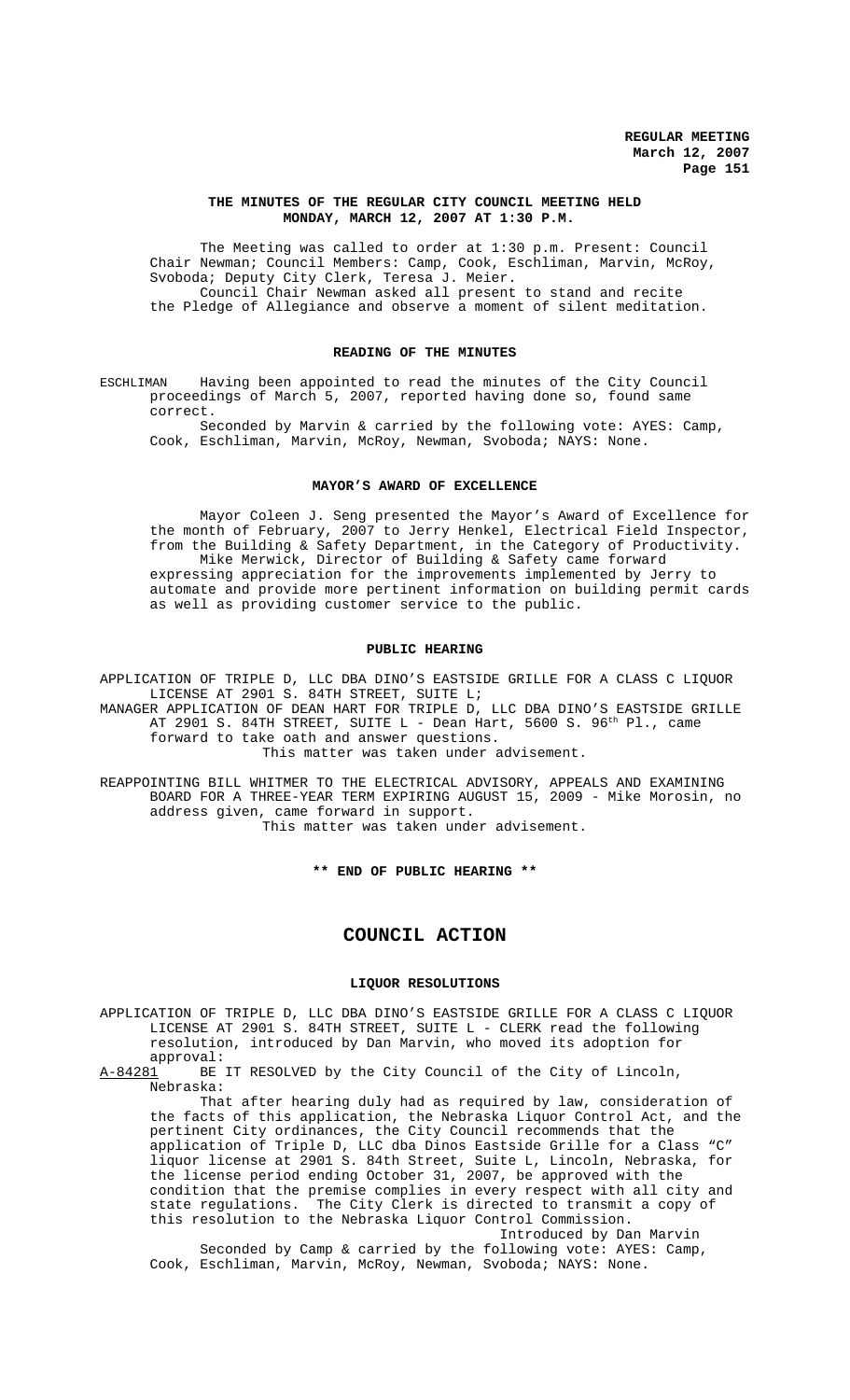**REGULAR MEETING March 12, 2007 Page 152**

MANAGER APPLICATION OF DEAN HART FOR TRIPLE D, LLC DBA DINO'S EASTSIDE GRILLE AT 2901 S. 84TH STREET, SUITE L - CLERK read the following resolution,

introduced by Dan Marvin, who moved its adoption for approval:<br>A-84282 WHEREAS, Triple D, LLC dba Dinos Eastside Grille located WHEREAS, Triple D, LLC dba Dinos Eastside Grille located at 2901 S. 84th Street, Suite L, Lincoln, Nebraska has been approved for a Retail Class "C" liquor license, and now requests that Dean Hart be named manager;

WHEREAS, Dean Hart appears to be a fit and proper person to manage said business.

NOW, THEREFORE, BE IT RESOLVED by the City Council of the City of Lincoln, Nebraska:

That after hearing duly had as required by law, consideration of the facts of this application, the Nebraska Liquor Control Act, and the pertinent City ordinances, the City Council recommends that Dean Hart be approved as manager of this business for said licensee. The City Clerk is directed to transmit a copy of this resolution to the Nebraska Liquor Control Commission.

Introduced by Dan Marvin Seconded by Camp & carried by the following vote: AYES: Camp, Cook, Eschliman, Marvin, McRoy, Newman, Svoboda; NAYS: None.

## ORDINANCES - 2<sup>ND</sup> READING & RELATED RESOLUTIONS (as required) - NONE

#### **RESOLUTIONS - NONE**

## **PETITIONS & COMMUNICATIONS**

INFORMAL PETITION TO CREATE A WATER DISTRICT ON FRANCIS STREET BETWEEN 62ND AND DONALD STREET, SUBMITTED BY JAMES AND KAREN FRANCIS - CLERK presented said petition which was referred to the Public Works Department.

## **MISCELLANEOUS REFERRALS - NONE**

## **REPORTS OF CITY OFFICERS**

- CLERK'S LETTER & MAYOR'S APPROVAL OF ORDINANCES & RESOLUTIONS PASSED BY THE CITY COUNCIL ON FEBRUARY 26, 2007 - CLERK presented said report which was placed on file in the Office of the City Clerk. **(27-1)**
- LINCOLN WATER & WASTEWATER SYSTEM RECAPITULATION OF DAILY CASH RECEIPTS FOR FEBRUARY 2007 - CLERK presented said report which was placed on file in the Office of the City Clerk. **(8-71)**
- REPORT FROM CITY TREASURER OF FRANCHISE TAX FOR THE MONTH OF JANUARY 2007 FROM AQUILA - CLERK presented said report which was placed on file in the Office of the City Clerk. **(16-1)**
- REPORT FROM CITY TREASURER OF TELECOMMUNICATIONS OCCUPATION TAX FOR THE PERIOD OF OCT.-DEC., 2006: CA AFFINITY, FAST PHONES, DIGIZIP.COM, TELENATIONAL, T-MOBILE, RELIANCE, SOUTHWEST, NETIFICE, CAUSE BASED COMMERCE, ACCESSLINE, OPUL; ANNUAL 2006: TALK AMERICA, US LEC; DECEMBER 2006: ALLTEL OF NE, TWC INFO, WINDSTREAM NEBRASKA #494, WINDSTREAM NEBRASKA #150, WINDSTREAM OF MIDWEST #522, ALLTEL, NEBRASKA TECHNOLOGY, CRICKET, NEW CINGULAR, USCOC OF GREATER IOWA, AT&T OF MIDWEST, AMP'D MOBILE, LDMI, BUSINESS TELECOM, IBM GLOBAL, TELEPLUS WIRELESS, INTELLICALL, IDT, AIRNEX, MOBILE ESPN, GLOBAL CROSSING BANDWIDTH, GLOBAL CROSSING TELECOMM., BROADWING, UCN, ACR COMM., VIRGIN MOBILE USA, GLOBALSTAR USA, ONSTAR, PRIMUS, WORKING ASSETS, USCOC OF NE/KS, XO COMM., MCLEODUSA, WHOS' CALLING, PNG, VERIZON SELECT, QWEST, TELECORP, AIRCELL, TELECOMM. SYSTEMS OF MARYLAND, BROADBAND DYNAMICS, TRANS NAT'L., NETWORK BILLING, VERIZON BELL ATLANTIC, CIMCO, NOS, QUANTUM SHIFT, KDDI AMERICA, CINCINNATI BELL, TRACFONE WIRELESS, VOICECOM, ADVANCED TEL, EARTHLINK, ANDIAMO, NORSTAN, BUSINESS PROD. SOLUTIONS, GUARANTEED PHONE,; JANUARY 2007: D&D, NEXTEL PARTNERS, SPRINT SPECTRUM, ALLTEL OF NEBRASKA, ALLTEL, TWC INFO, MCI WORLDCOM, SPRINT, ENHANCED, ZONE TELECOM, LIGHTYEAR, GTC,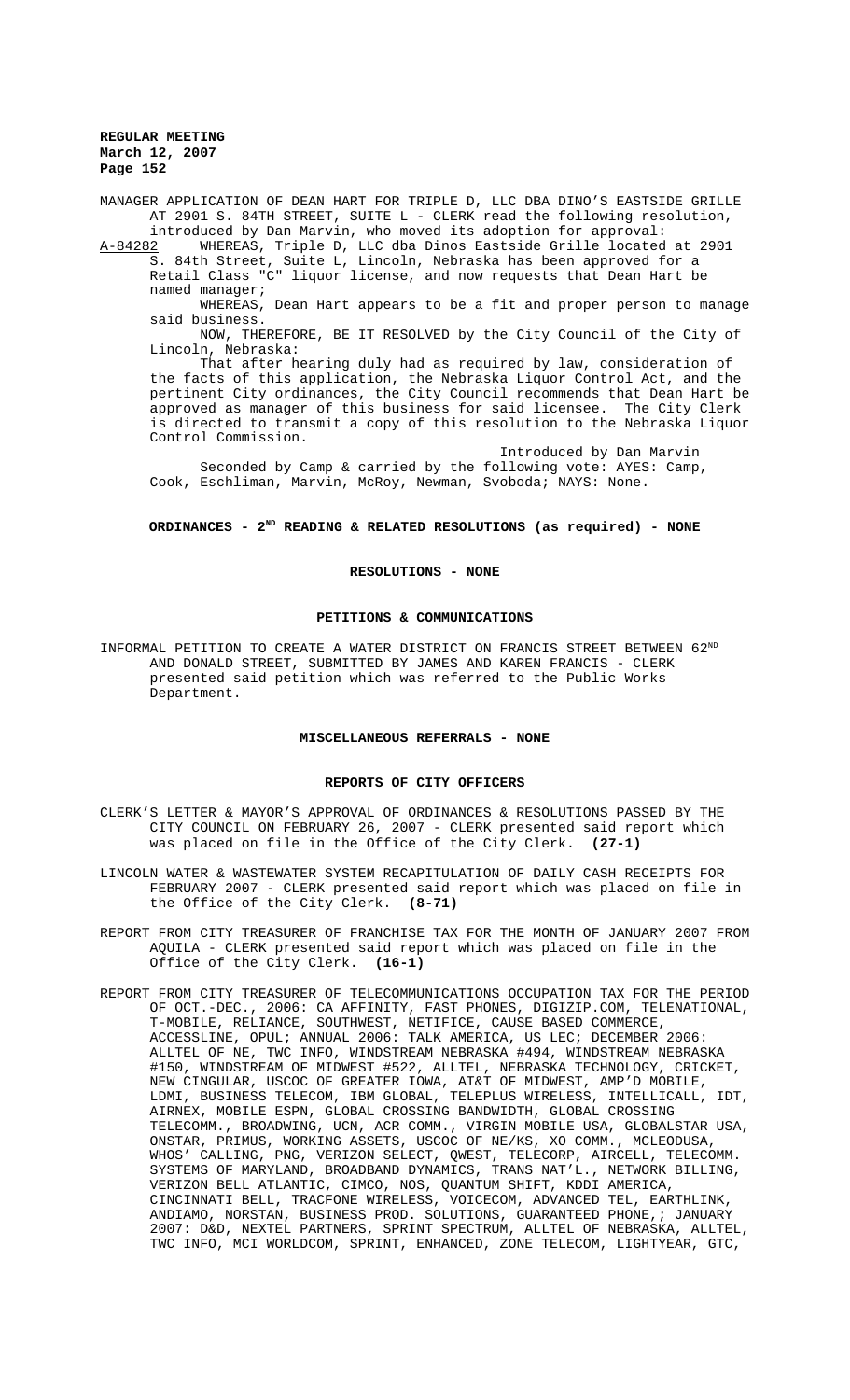TRI-M, 360NETWORKS, GLOBALCOM, ACCERIS, NETWORK BILLING, BT AMERICAS, NOS, ACCERIS, COVISTA, NOSVA, NEXTEL WEST, SBC, AFFINITY, ATS MOBILE - CLERK presented said report which was placed on file in the Office of the City Clerk. **(20)**

REAPPOINTING PATRICK O'DONNELL TO THE NEBRASKA CAPITOL ENVIRONS COMMISSION FOR A THREE-YEAR TERM EXPIRING JANUARY 9, 2010 - CLERK read the following resolution, introduced by Robin Eschliman, moved by Jon Camp for

adoption:<br>A-84283 BE BE IT RESOLVED by the City Council of the City of Lincoln, Nebraska:

That the reappointment of Patrick O'Donnell to the Nebraska Capitol Environs Commission for a three-year term expiring January 9, 2010, is hereby approved.

Introduced by Robin Eschliman Seconded by Svoboda & carried by the following vote: AYES: Camp, Cook, Eschliman, Marvin, McRoy, Newman, Svoboda; NAYS: None.

REAPPOINTING MIKE MCNIFF TO THE EXAMINING BOARD OF PLUMBERS FOR A THREE-YEAR TERMS EXPIRING ON SEPTEMBER 24, 2009 - CLERK read the following resolution, introduced by Robin Eschliman, moved by Jon Camp for adoption:

A-84284 BE IT RESOLVED by the City Council of the City of Lincoln, Nebraska:

That the reappointment of Mike McNiff to the Examining Board of Plumbers for a three-year term expiring September 24, 2009, is hereby approved.

Introduced by Robin Eschliman Seconded by Svoboda & carried by the following vote: AYES: Camp, Cook, Eschliman, Marvin, McRoy, Newman, Svoboda; NAYS: None.

REAPPOINTING MIKE MCNIFF TO THE WATER CONDITIONING BOARD OF EXAMINERS FOR A THREE-YEAR TERM EXPIRING ON SEPTEMBER 24, 2009 - CLERK read the following resolution, introduced by Robin Eschliman, moved by Jon Camp for adoption:<br>A-84285 BE IT R

BE IT RESOLVED by the City Council of the City of Lincoln, Nebras ka:

That the reappointment of Mike McNiff to the Water Conditioning Board of Examiners for a three-year term expiring September 24, 2009, is hereby approved.

Introduced by Robin Eschliman Seconded by Svoboda & carried by the following vote: AYES: Camp, Cook, Eschliman, Marvin, McRoy, Newman, Svoboda; NAYS: None.

REAPPOINTING BILL WHITMER TO THE ELECTRICAL ADVISORY, APPEALS AND EXAMINING BOARD FOR A THREE-YEAR TERM EXPIRING AUGUST 15, 2009 - CLERK read the following resolution, introduced by Robin Eschliman, moved by Jon Camp for adoption:<br><u>A-84286</u> BE IT R

BE IT RESOLVED by the City Council of the City of Lincoln, Nebraska:

That the reappointment of Bill Whitmer to the Electrical Advisory, Appeals and Examining Board for a three-year term expiring August 15, 2009, is hereby approved.

Introduced by Robin Eschliman Seconded by Svoboda & carried by the following vote: AYES: Camp, Cook, Eschliman, Marvin, McRoy, Newman, Svoboda; NAYS: None.

# ORDINANCES - 1<sup>st</sup> READING & RELATED RESOLUTIONS

AUTHORIZING AND PROVIDING FOR THE ISSUANCE OF SANITARY SEWER REVENUE BONDS OF THE CITY OF LINCOLN IN THE AMOUNT OF \$21,000,000 - CLERK read an ordinance, introduced by Dan Marvin, a third series ordinance adopted under and pursuant to Ordinance No. 18171 passed May 5, 2003; authorizing the issuance of Sanitary Sewer Revenue Bonds, Series 2007, of the City of Lincoln, Nebraska in an aggregate principal amount not to exceed \$21,000,000; fixing in part and providing for the fixing in part of the details of the Bonds; providing for the sale of the Bonds and the application of the proceeds thereof; and related matters, the first time.

AMENDING SECTION 10.16.010 OF THE LINCOLN MUNICIPAL CODE RELATING TO AGE LIMITS IN CONNECTION WITH OPERATING A MOTOR VEHICLE BY CHANGING AGE LIMITS TO REMAIN CONSISTENT WITH STATE STATUTE - CLERK read an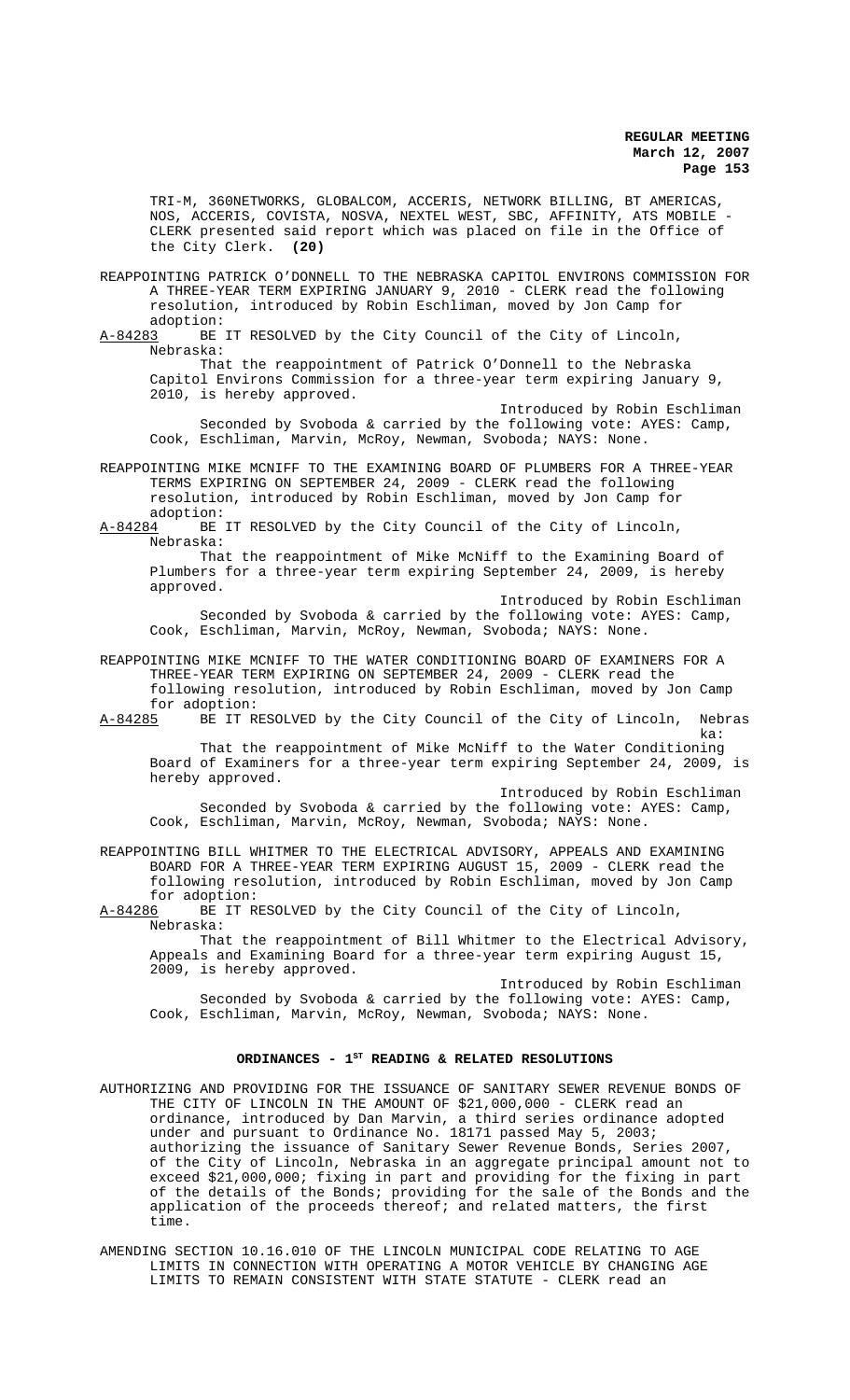# **REGULAR MEETING March 12, 2007 Page 154**

ordinance, introduced by Dan Marvin, amending Section 10.16.010 of the Lincoln Municipal Code relating to age limits in connection with operating a motor vehicle by changing age limits to remain consistent with state statute; and repealing Section 10.16.010 of the Lincoln Municipal Code as hitherto existing, the first time.

- AMENDING CHAPTER 8.32.060 OF THE LINCOLN MUNICIPAL CODE TO CHANGE THE HOURS OF OPERATION AT THE BLUFF ROAD AND NORTH 48TH STREET SOLID WASTE DISPOSAL SITES - CLERK read an ordinance, introduced by Dan Marvin, amending Section 8.32.060 of the Lincoln Municipal Code to amend the hours of operation of the public sanitary landfills; and repealing Section 8.32.060 of the Lincoln Municipal Code as hitherto existing, the first time.
- CHANGE OF ZONE 07007 AMENDING TITLE 27 OF THE LINCOLN MUNICIPAL CODE TO IMPLEMENT REVISIONS TO THE PARKING MATRIX TO CORRECT PAST ERRORS AND OMISSIONS BUT NOT IMPOSING NEW PARKING REQUIREMENTS - CLERK read an ordinance, introduced by Dan Marvin, amending Title 27 of the Lincoln Municipal Code to implement revisions to the Parking Matrix to correct past errors and omissions but not imposing new parking requirements, by amending Sections 27.07.030, 27.09.030, 27.37.020, 27.47.030, 27.63.210, 27.63.215, 27.63.530, 27.63.660, 27.63.680, 27.63.685, 27.63.690, 27.67,020, 27.67,040; deleting Sections 27.63.600 and 27.67.060; and repealing Sections 27.07.030, 27.09.030, 27.37.020, 27.47.030, 27.63.210, 27.63.215, 27.63.530, 27.63.660, 27.63.680, 27.63.685, 27.63.690, 27.67.020, and 27.67.040 of the Lincoln Municipal Code as hitherto existing, the first time.
- STREET AND ALLEY VACATION NO. 07001 VACATING THE SOUTH 84TH STREET RIGHT-OF-WAY SOUTH OF HIGHWAY 2, GENERALLY LOCATED SOUTHEAST OF THE INTERSECTION OF SOUTH 84TH STREET AND HIGHWAY 2 - CLERK read an ordinance, introduced by Dan Marvin, vacating the South 84<sup>th</sup> Street right-of-way south of Highway 2, and retaining title thereto in the City of Lincoln, Lancaster County, Nebraska, the first time.

## ORDINANCES - 3<sup>RD</sup> READING & RELATED RESOLUTIONS (as required)

REPEALING ORDINANCE NO. 18841 CREATING PAVING/RE-PAVING DISTRICT NO. 01 IN NORTH 50TH STREET BETWEEN O AND R STREETS, DUE TO THE LACK OF MAJORITY PETITION - CLERK read an ordinance, introduced by Jonathan Cook, repealing Ordinance No. 18841 which created Re-Paving/Paving District No. 01, which district included all that portion of North 50th Street lying between the North curbline of "O" Street, North approximately 800 +/- feet; describing the benefitted property and providing for the payment of the cost thereof, the third time.

COOK Moved to pass the ordinance as read. Seconded by Svoboda & carried by the following vote: AYES: Camp, Cook, Eschliman, Marvin, McRoy, Newman, Svoboda; NAYS: None. The ordinance, being numbered **#18894**, is recorded in Ordinance Book #25, Page

CHANGE OF ZONE 07004 – AMENDING SECTION 27.69.220 OF THE LINCOLN MUNICIPAL CODE TO REVISE REGULATIONS FOR COMPLEX OR SUBDIVISION AREA IDENTIFICATION SIGNS - CLERK read an ordinance, introduced by Jonathan Cook, amending Section 27.69.220 of the Lincoln Municipal Code relating to area signs for complexes or subdivision areas to revise regulations for complex or subdivision area identification signs; and repealing Section 27.69.220 of the Lincoln Municipal Code as hitherto existing, the third time.

COOK Moved to pass the ordinance as read. Seconded by Marvin & carried by the following vote: AYES: Camp, Cook, Eschliman, Marvin, McRoy, Newman, Svoboda; NAYS: None.

The ordinance, being numbered **#18895**, is recorded in Ordinance Book #25, Page

- CHANGE OF ZONE 07003 APPLICATION OF THE PLANNING DIRECTOR FOR A CHANGE OF ZONE FROM AG AGRICULTURAL DISTRICT TO H-4 GENERAL COMMERCIAL DISTRICT ON PROPERTY GENERALLY LOCATED N. 84TH STREET AND HAVELOCK AVENUE - CLERK read an ordinance, introduced by Jonathan Cook, amending the Lincoln Zoning District Maps attached to and made a part of Title 27 of the Lincoln Municipal Code, as provided by Section 27.05.020 of the Lincoln Municipal Code, by changing the boundaries of the districts established and shown thereon, the third time.
- 

COOK Moved to pass the ordinance as read. Seconded by Marvin & carried by the following vote: AYES: Camp,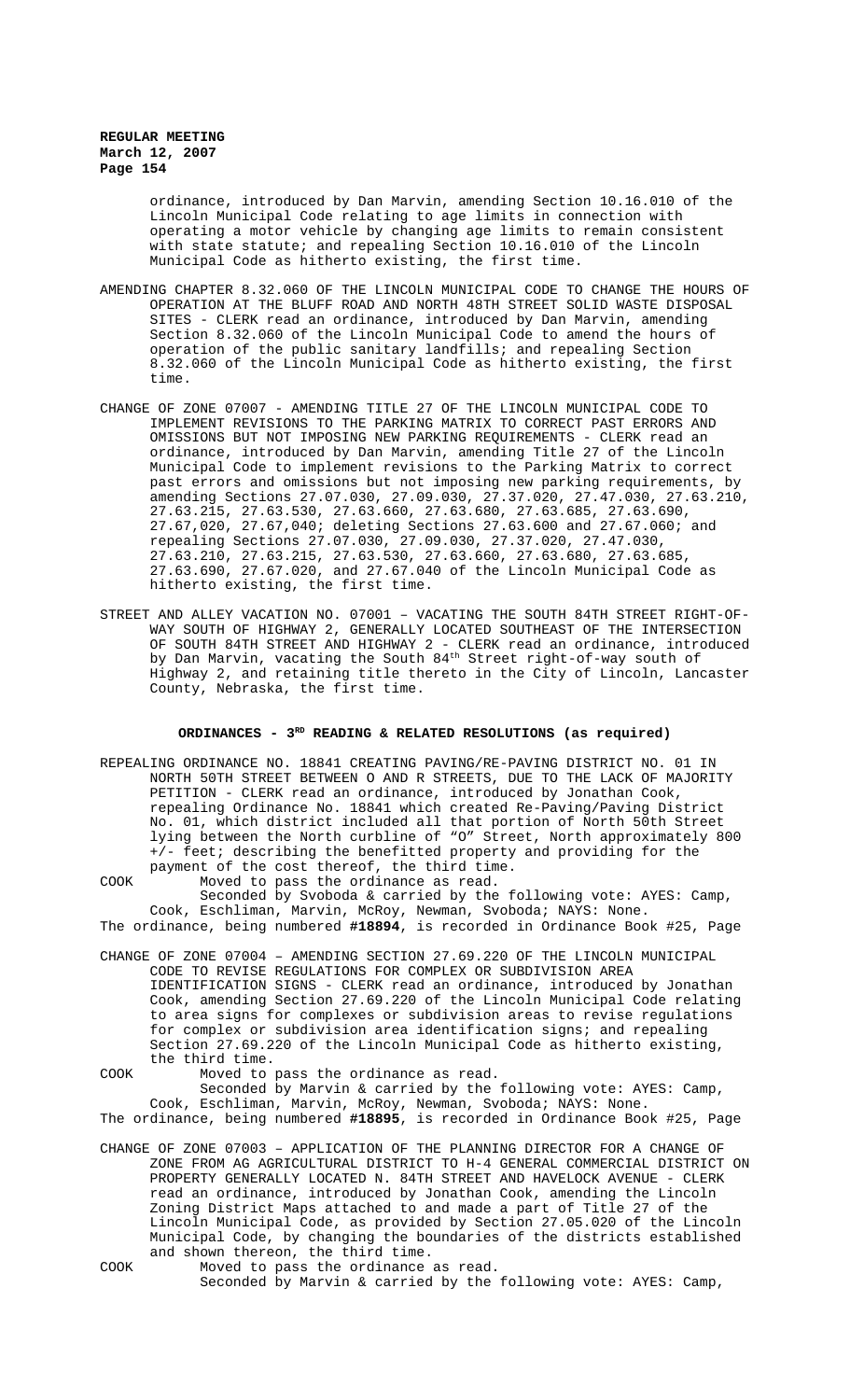Cook, Eschliman, Marvin, McRoy, Newman, Svoboda; NAYS: None. The ordinance, being numbered **#18896**, is recorded in Ordinance Book #25, Page

MISC. 06012 – AMENDING TITLE 26 OF THE LINCOLN MUNICIPAL CODE RELATING TO THE LAND SUBDIVISION ORDINANCE BY AMENDING SECTION 26.11.032 TO DELETE THE FILING DEADLINE BEFORE A PRELIMINARY PLAT MAY BE SCHEDULED ON THE PLANNING COMMISSION AGENDA; AND BY AMENDING SECTIONS 26.11.037, 26.11.060 AND 26.31.010 TO PROVIDE THAT ALL APPLICATIONS WHICH HAVE BEEN PLACED ON PENDING BY THE SUBDIVIDER SHALL AUTOMATICALLY EXPIRE ONE YEAR THEREAFTER UNLESS THE SUBDIVIDER REQUESTS THE APPLICATION BE REMOVED FROM PENDING PRIOR TO THE EXPIRATION DATE. (RELATED ITEMS: 07-33, 07-32) - CLERK read an ordinance, introduced by Jonathan Cook, amending Title 26 of the Lincoln Municipal Code relating to the Land Subdivision Ordinance by amending Section 26.11.032 to delete the filing deadline before a preliminary plat may be scheduled on the Planning Commission agenda; and by amending Sections 26.11.037, 26.11.060 and 26.31.010 to provide that all applications which have been placed on pending by the subdivider shall automatically expire one year thereafter unless the subdivider requests the application be removed from pending prior to the expiration date; and repealing Sections 26.11.032, 26.11.037, 26.11.060, and 26.31.010 of the Lincoln Municipal Code as hitherto existing, the third time.

COOK Moved to pass the ordinance as read.

Seconded by Marvin & carried by the following vote: AYES: Camp, Cook, Eschliman, Marvin, McRoy, Newman, Svoboda; NAYS: None. The ordinance, being numbered **#18897**, is recorded in Ordinance Book #25, Page

CHANGE OF ZONE 06062 – AMENDING TITLE 27 OF THE LINCOLN MUNICIPAL CODE RELATING TO ZONING BY AMENDING SECTIONS 27.27.080, 27.28.090, 27.31.100, 27.37.070, AND 27.51.100 RELATING TO THE O-3 OFFICE PARK DISTRICT, R-T RESIDENTIAL TRANSITION DISTRICT, B-2 PLANNED NEIGHBORHOOD BUSINESS DISTRICT, B-5 PLANNED REGIONAL BUSINESS DISTRICT, I-3 EMPLOYMENT CENTER DISTRICT, RESPECTIVELY; AMENDING SECTION 27.60.040 RELATING TO PLANNED UNIT DEVELOPMENTS; AMENDING SECTION 27.63.020 RELATING TO SPECIAL PERMITS; AMENDING SECTION 27.65.030 RELATING TO COMMUNITY UNIT PLANS; AND AMENDING SECTION 27.81.040 RELATING TO AMENDMENTS TO THE ZONING CODE; TO PROVIDE THAT ALL APPLICATIONS WHICH HAVE BEEN PLACED ON PENDING BY THE APPLICANT SHALL AUTOMATICALLY EXPIRE ONE YEAR THEREAFTER UNLESS THE APPLICANT REQUESTS THE APPLICATION BE REMOVED FROM PENDING PRIOR TO THE EXPIRATION DATE. (RELATED ITEMS: 07-33, 07-32) - CLERK read an ordinance, introduced by Jonathan Cook, amending Title 27 of the Lincoln Municipal Code relating to Zoning by amending Sections 27.27.080, 27.28.090, 27.31.100, 27.37.070, and 27.51.100 relating to the O-3 Office Park District, R-T Residential Transition District, B-2 Planned Neighborhood Business District, B-5 Planned Regional Business District, I-3 Employment Center District, respectively, by amending said sections to provide that all applications which have been placed on pending by the applicant shall automatically expire one year thereafter unless the applicant requests the application be removed from pending prior to the expiration date; amending Section 27.60.040 relating to Planned Unit Developments to provide that applications placed on pending by the applicant shall automatically expire one year thereafter unless the applicant files a request with the Planning Director requesting that the application be removed from pending; amending Section 27.63.020 relating to Special Permits to provide that applications placed on pending by the applicant shall automatically expire one year thereafter unless the applicant files a request with the Planning Director requesting that the application be removed from pending; amending Section 27.65.030 relating to Community Unit Plans to provide that applications placed on pending by the applicant shall automatically expire one year thereafter unless the applicant files a request with the Planning Director requesting that the application be removed from pending; and amending Section 27.81.040 relating to amendments to the Zoning Code to provide that applications placed on pending by the applicant shall automatically expire one year thereafter unless the applicant files a request with the Planning Director requesting that the application be removed from pending; and repealing Sections 27.27.080, 27.28.090, 27.31.100, 27.37.070, 27.51.100, 27.60.040, 27.63.020, 27.65.030 and 27.81.040 of the Lincoln Municipal Code as hitherto existing, the third time. COOK Moved to pass the ordinance as read.

Seconded by Marvin & carried by the following vote: AYES: Camp, Cook, Eschliman, Marvin, McRoy, Newman, Svoboda; NAYS: None. The ordinance, being numbered **#18898**, is recorded in Ordinance Book #25, Page